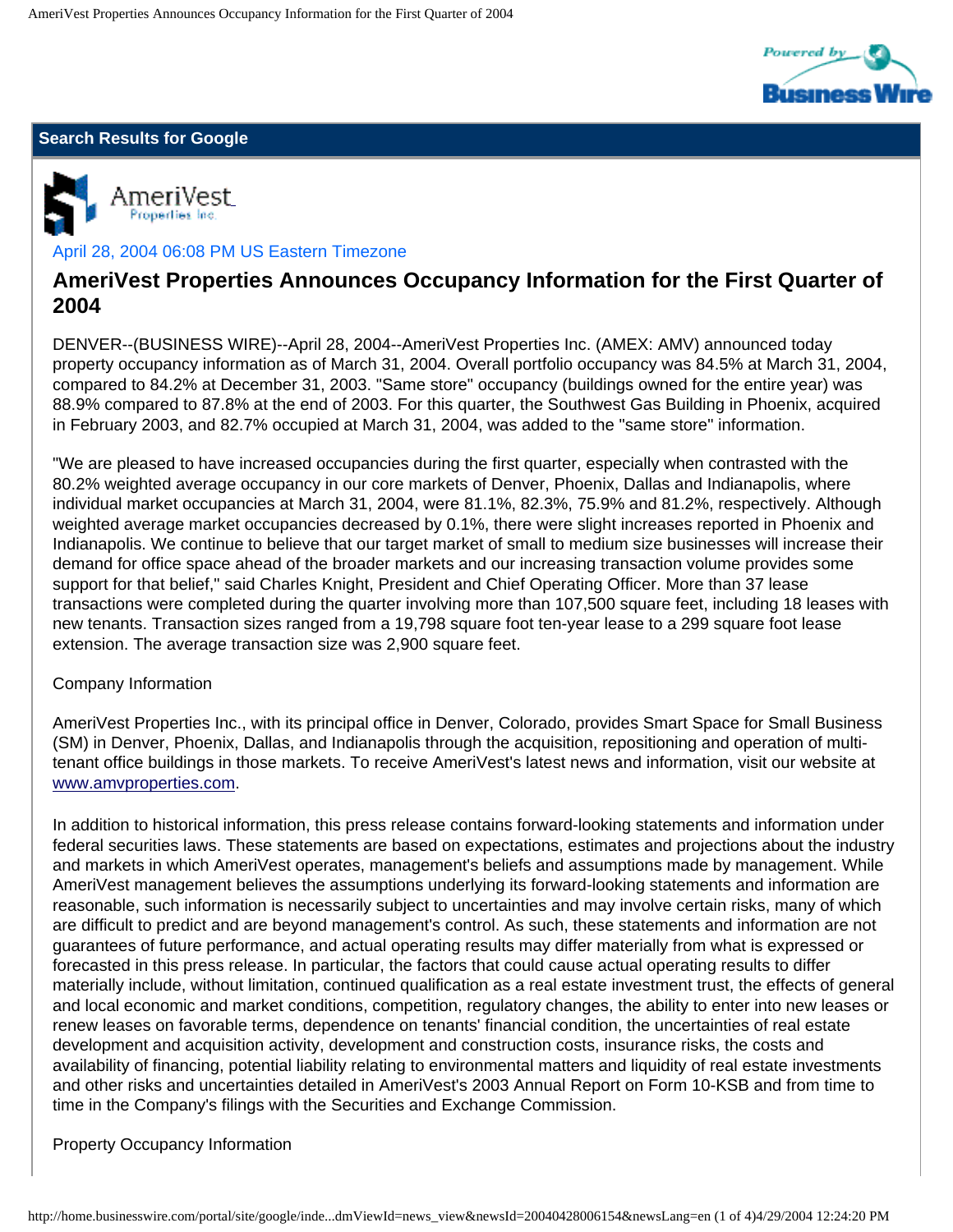AmeriVest Properties Announces Occupancy Information for the First Quarter of 2004

|                                                                                                                     |          |                     |         |               | At December 31,<br>At March 31, 2004 2003 |         |
|---------------------------------------------------------------------------------------------------------------------|----------|---------------------|---------|---------------|-------------------------------------------|---------|
| Building/   Year Rentable ancy Rent Per Occupancy Rent Per<br>Location Mcquired Area(1) Rate(2) SF(3) Rate(2) SF(3) |          |                     |         |               | Occup- Average Merage                     |         |
| Same Store-<br>Southwest Gas<br>Building                                                                            |          |                     |         |               |                                           |         |
| Phoenix, AZ $2003$ 147,660  82.7% \$ 22.21  80.4% \$ 22.10                                                          |          |                     |         |               |                                           |         |
| Chateau Plaza<br>Dallas, TX 2002 171, 294 97.4% 23.08 100.0% 22.70                                                  |          |                     |         |               |                                           |         |
| Centerra<br>Denver, CO 2002 186,582 82.1% 18.26 72.9% 19.89                                                         |          |                     |         |               |                                           |         |
| Parkway Centre II<br>Plano, TX 2002 151,968 91.8% 20.50 95.4% 20.61                                                 |          |                     |         |               |                                           |         |
| Kellogg Building<br>Littleton, CO 2001 111,580 92.2% 20.78 85.8% 21.04                                              |          |                     |         |               |                                           |         |
| Arrowhead Fountains                                                                                                 |          |                     |         |               |                                           |         |
| AmeriVest Plaza at<br>Inverness                                                                                     |          |                     |         |               |                                           |         |
| Englewood, CO 2001 118,720 90.9% 23.12 91.3% 23.10                                                                  |          |                     |         |               |                                           |         |
| Sheridan Center<br>Denver, CO  2000  140, 162  79.4%  16.52  82.7%  16.36                                           |          | __________          | ------- | $\frac{1}{2}$ | $\frac{1}{2}$                             |         |
|                                                                                                                     | Subtotal | - - - - - - - - - - | ------- |               | 1,124,058 88.9% \$20.88 87.8%             | \$20.99 |
| 2003 Acquisitions and<br>Developments-<br>Greenhill Park                                                            |          |                     |         |               |                                           |         |
| Addison, TX  2003  251, 917  76.0% \$ 18.74  76.7% \$ 18.84                                                         |          |                     |         |               |                                           |         |
| Scottsdale Norte<br>Scottsdale, AZ                                                                                  |          |                     |         |               | 2003 79,233 71.1% 22.95 80.9% 23.16       |         |
| Financial Plaza<br>Mesa, AZ                                                                                         |          |                     |         |               | 2003 310,830 82.3% 23.05 80.5% 23.02      |         |
| Keystone Office                                                                                                     |          |                     |         |               |                                           |         |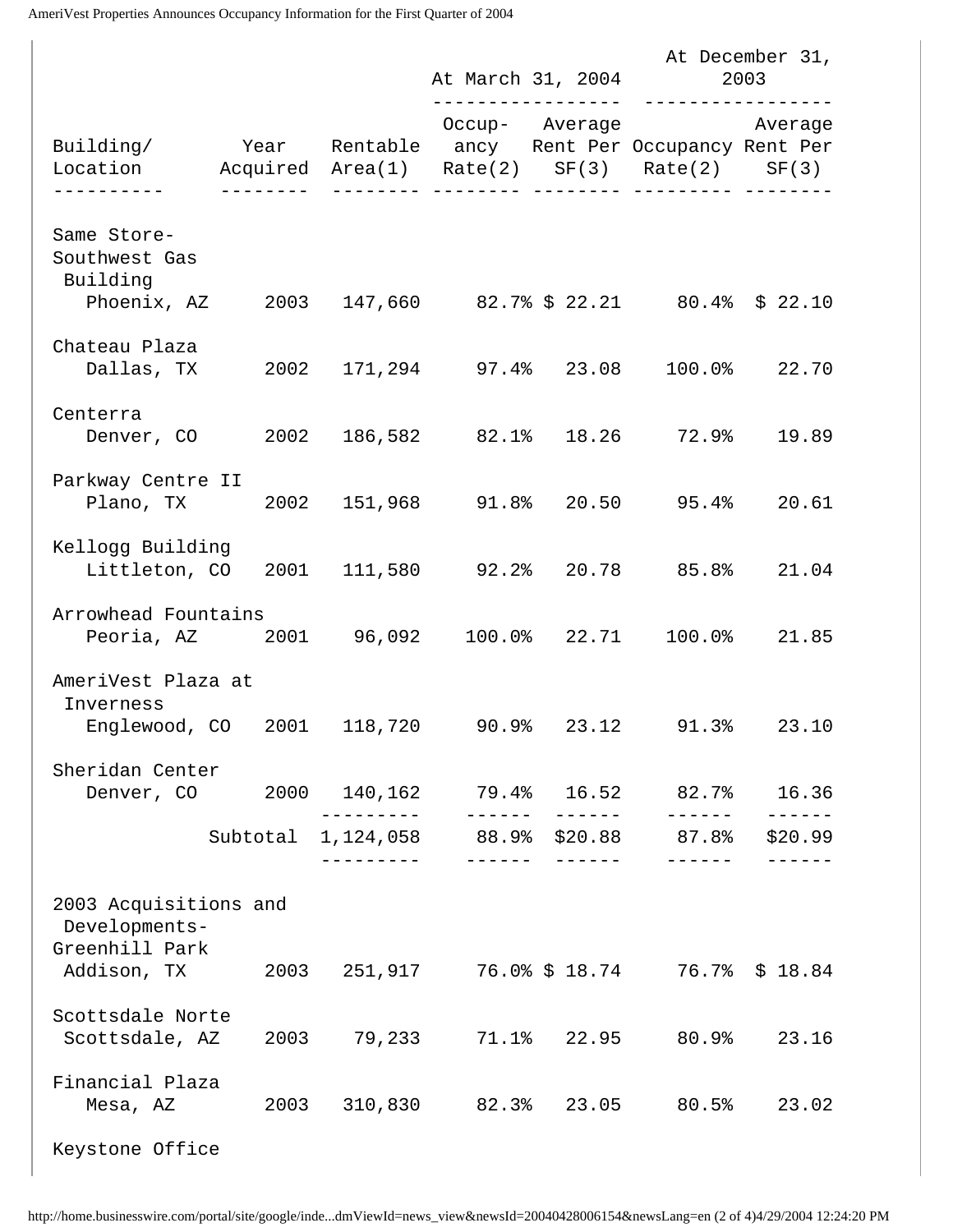AmeriVest Properties Announces Occupancy Information for the First Quarter of 2004

| Park(4)<br>Indianap-                                                                    |                                                                |                                                          |               |                  |                                           |                          |  |  |
|-----------------------------------------------------------------------------------------|----------------------------------------------------------------|----------------------------------------------------------|---------------|------------------|-------------------------------------------|--------------------------|--|--|
| olis, IN 1999/2003 114, 205 84.9% 17.77 86.4% 17.71                                     |                                                                |                                                          | ------        | $- - - - - -$    | $- - - - - - -$                           | ------                   |  |  |
|                                                                                         |                                                                | Subtotal 756,185 79.4% \$20.82 80.2%<br>. _ _ _ _ _ _    | $\frac{1}{2}$ | $\frac{1}{2}$    | $\frac{1}{2}$                             | \$20.84                  |  |  |
| 2004 Acquisitions-<br>Camelback Lakes                                                   |                                                                |                                                          |               |                  |                                           |                          |  |  |
| Phoenix, AZ  2004  203, 294  90.2% \$ 21.14  N/A                                        |                                                                |                                                          |               | _______________  | ------                                    | N/A                      |  |  |
|                                                                                         |                                                                | Subtotal 203,294 90.2% \$21.14 N/A<br>----------         |               | _______  ______  | $\frac{1}{2}$                             | N/A                      |  |  |
| Joint<br>Ventures-<br>Panorama Falls(5)                                                 | Englewood, CO 2000 59,561 74.1% \$ 19.37 78.0% \$ 19.01        | ----------                                               |               |                  |                                           |                          |  |  |
|                                                                                         |                                                                | Subtotal 59,561 74.1% \$19.37 78.0% \$19.01              |               | _______________  |                                           |                          |  |  |
| Non-Core-<br>Texas Bank<br>Buildings(6)<br>Texas                                        |                                                                | 1998 N/A N/A N/A 100.0% \$15.88                          |               | _______ _____    |                                           |                          |  |  |
| Texas State<br>Buildings(7)<br>Texas                                                    | 1997/1998 222,542 76.8% \$9.00 76.8% 9.00                      |                                                          |               |                  |                                           |                          |  |  |
|                                                                                         |                                                                | --------<br>Subtotal 222,542 76.8% \$9.00<br>----------  |               |                  | $\frac{1}{2}$<br>81.7%<br>$- - - - - - -$ | $- - - - - -$<br>\$10.79 |  |  |
|                                                                                         |                                                                | Total 2,365,640 84.5% \$19.83 84.2% \$19.63<br>========= |               | ======    ====== | $=$ $=$ $=$ $=$ $=$                       |                          |  |  |
| (1) Includes office space but excludes storage, telecommunications and<br>garage space. |                                                                |                                                          |               |                  |                                           |                          |  |  |
| (2) Includes space leased but not yet occupied.                                         |                                                                |                                                          |               |                  |                                           |                          |  |  |
| (3) Annualized cash basis revenue divided by leased area.                               |                                                                |                                                          |               |                  |                                           |                          |  |  |
| (4) A fourth building was under construction during 2003; as such,                      | 2003 is not comparable.                                        |                                                          |               |                  |                                           |                          |  |  |
| (5) 20% of the property is owned by AmeriVest and 80% of the property                   | is owned by Freemark Abbey Panorama, LLC as tenants in common. |                                                          |               |                  |                                           |                          |  |  |
| (6) These buildings were sold March 16, 2004.                                           |                                                                |                                                          |               |                  |                                           |                          |  |  |
| (7) 11 of 13 buildings are leased primarily to various agencies of the                  |                                                                |                                                          |               |                  |                                           |                          |  |  |